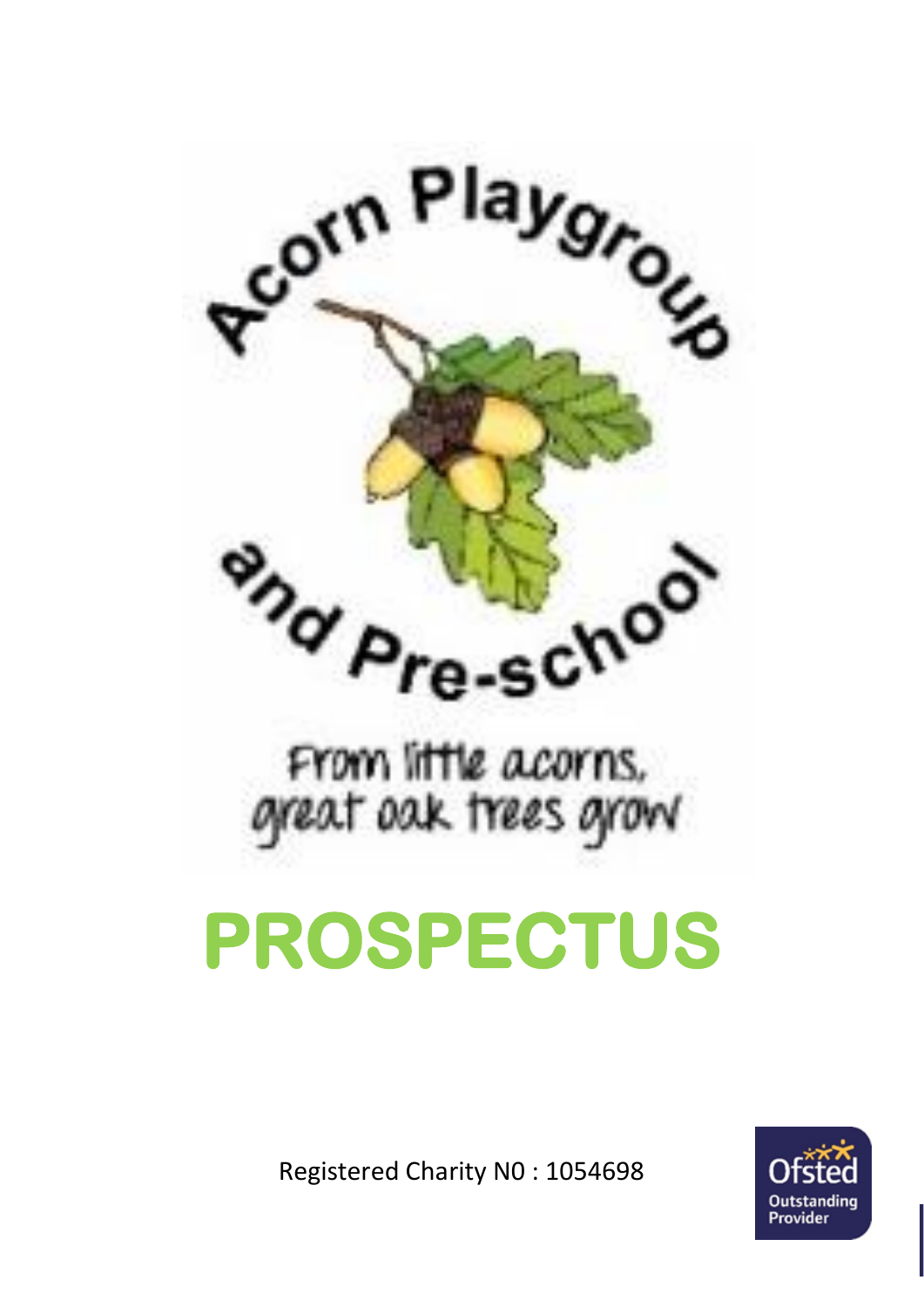**Welcome to Acorn Playgroup and pre-School! This prospectus will tell you all about us.** 

# **Contents**

| <b>Section 1: Our Origins</b>                        | Page 3  |
|------------------------------------------------------|---------|
| <b>Section 2: Our Aims</b>                           | Page 3  |
| <b>Section 3: The Early Years Foundation Stage</b>   | Page 3  |
| How Does The Early Years Foundation Stage Work?      | Page 4  |
| How Do You Know How Your Child Is Doing?             | Page 4  |
| <b>Section 4: Educational Programme Policy</b>       | Page 5  |
| <b>Unique Child</b>                                  | Page 5  |
| <b>Positive Relationships</b>                        | Page 5  |
| <b>Effective Teaching</b>                            | Page 5  |
| <b>Observation, Assessment and Planning</b>          | Page 6  |
| <b>Enabling Environment</b>                          | Page 6  |
| <b>Learning and Development</b>                      | Page 6  |
| <b>Areas of Learning and Development</b>             | Page 6  |
| Section 5: Your Child's Keyperson                    | Page 7  |
| <b>Main Duties of a Keyperson</b>                    | Page 7  |
| <b>Section 6: Hours and Sessions</b>                 | Page 8  |
| <b>Lunch Club</b>                                    | Page 8  |
| <b>Changing Hours Policy</b>                         | Page 9  |
| <b>Section 7: Fee's Policy</b>                       | Page 9  |
| <b>Standard Fees</b>                                 | Page 10 |
| For Children Receiving Government Funding            | Page 10 |
| 'Free Childcare for Two Year Olds' Scheme            | Page 10 |
| <b>30 Hours Free Childcare</b>                       | Page 10 |
| <b>Vouchers</b>                                      | Page 10 |
| <b>Contract</b>                                      | Page 10 |
| <b>Invoices and Payments</b>                         | Page 10 |
| <b>Payments</b>                                      | Page 10 |
| Leaving                                              | Page 11 |
| Section 8: Food at Acorn Playgroup and Pre-school    | Page 11 |
| <b>Snack Time</b>                                    | Page 11 |
| Lunch                                                | Page 11 |
| <b>Allergies</b>                                     | Page 11 |
| <b>Section 9: Admisson Policy</b>                    | Page 11 |
| <b>Statement of Intent</b>                           | Page 11 |
| Admission of Children with Special Educational Needs | Page 11 |
| <b>Additional Information</b>                        | Page 12 |
| <b>Section 10: Other Policies</b>                    | Page 12 |
| <b>Section 11: Staff List</b>                        | Page 12 |
| <b>Section 12: Trustees</b>                          | Page 13 |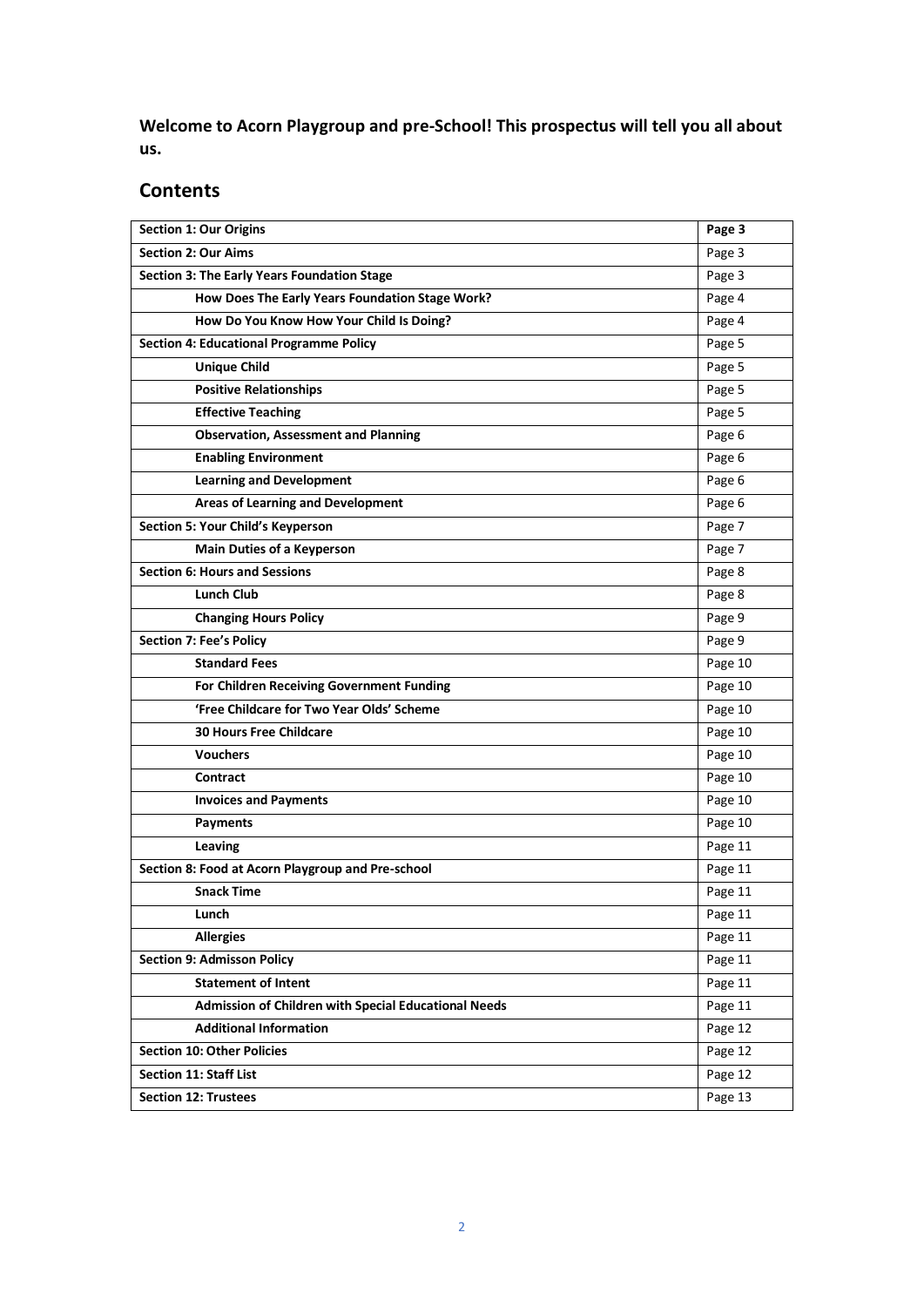# **Section I: Our Origins**

Acorn Playgroup and pre-School started as a playgroup in 1994, after initially being set up by a group of parents who required a playgroup to serve Welwyn and the surrounding areas for their younger children. The playgroup went from strength to strength and our pre-school began when the need arose for our older children preparing for primary school.

In September 2012, Acorn temporarily relocated to the Whitehill Centre in Welwyn, whilst awaiting planning permission for the building of our permanent home in Whitehill - which we received in November 2012. We moved into our lovely new setting in April 2013.

Our most recent Ofsted was in February 2020 and we were awarded 'OUTSTANDING' in every assessment area.

# **Section 2: Our Aims**

At Acorn Playgroup and Pre-school, we strive to create a warm, friendly and nurturing environment in which children can build confidence in their first steps into education. Our activities are designed to promote children's interest and curiosity which enables us to maximise teaching opportunities for every child.

Our primary focus is learning through play. Our stimulating environment, both inside and out encourages children to explore and learn through child initiated paly and adult led activities. The role of Key Person is vital to each child's learning experience. Children are encouraged to grow in confidence, self-esteem, and independence so that when they leave us and move onto school, they are ready and able to manage their basic self hep skills.

We value each child and their families individuality, whose needs are met in an open and welcoming atmosphere that celebrates diversity. Nurturing every child's social skills will enable then to reach their full potential in their immediate and wider community. We want children, parents, and staff to learn together and for all to develop to their maximum potential**.**

# Aims:

- To keep children in our care safe
- To provide a welcoming environment where every person matters.
- To ensure children feel safe, secure and valued in our care.
- To enable children to form positive and trusting relationships with their peers and with adults.
- To provide experiences for children to explore and learn from.
- To provide a range of learning opportunities which support the development of each individual child, enabling them to reach their full potential.
- To ensure children, staff and parents have a good understanding of healthy lifestyles.
- To work with parents and carers and value their contribution.
- To promote a brighter future for us all by developing the potential of the children, parents, staff and our community.
- To encourage each child to be polite and considerate of all others, to have a sense of fairness and equality for everyone regardless of gender, race, religion or ethnicity.

# **Section 3: The Early Years Foundation Stage**

The Early Years Foundation Stages is a framework for learning, development and care for children from birth to five.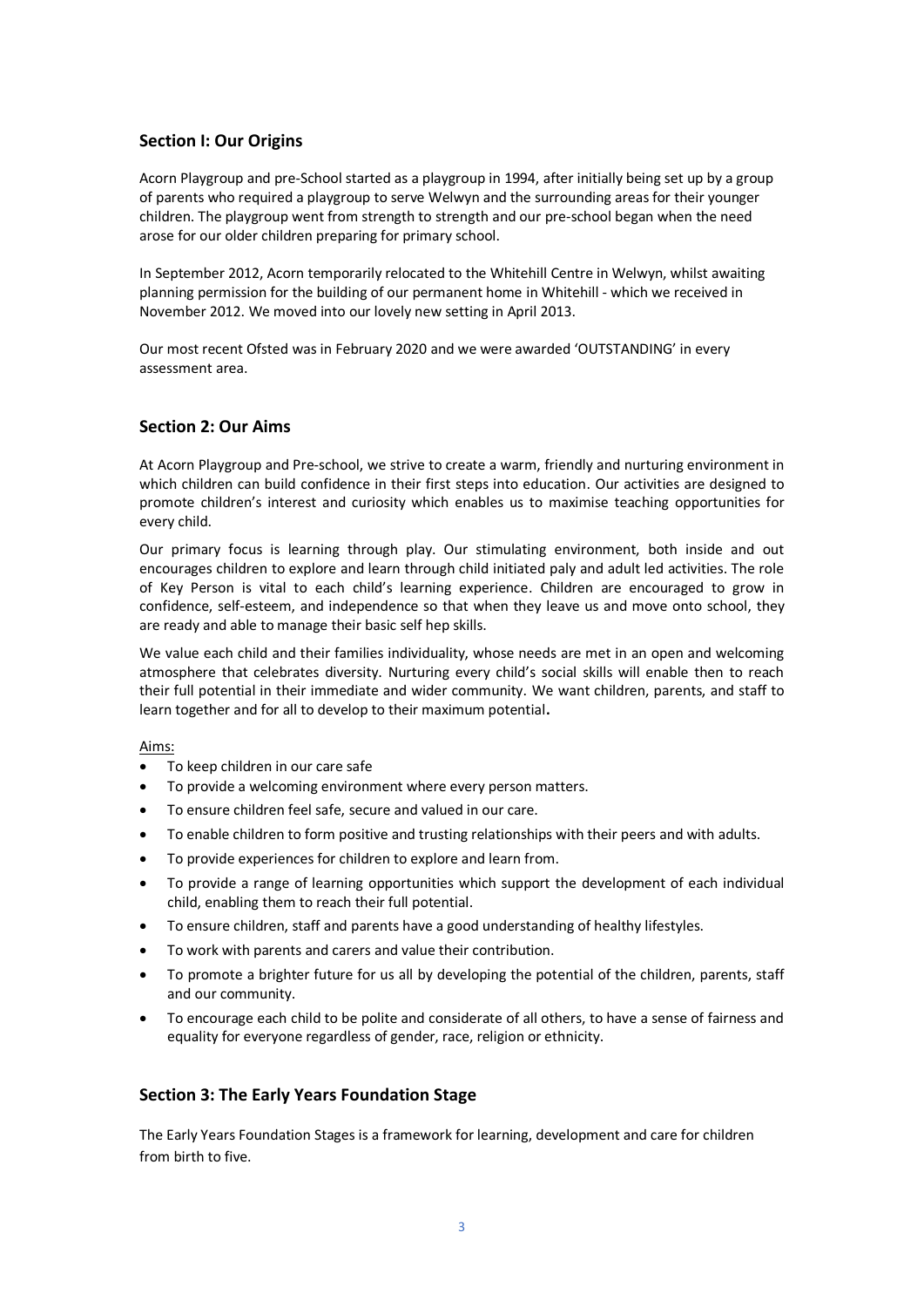### **Play is vital for children.**

It is through play that babies and young children learn, grow and have fun. It helps them to understand the world around them and to develop both socially and emotionally. By singing songs, reading together, playing games with letters and numbers, and having fun with friends they are given a head start. This means not just a happy childhood but also helps them with their confidence, so they can handle what life may bring.

It is not about introducing a curriculum for young children or making them read or write before they're ready……quite the reverse. It means being sure each individual child is learning through high quality play, that's tailored to them to enable them to develop at their own pace, having fun, making friends and learning as they play. Becoming confident and secure children who, when the time comes, are better prepared for school. Not pushed, not pressured. But ready to reach their full potential!

### **How does the Early Years Foundation Stage (EYFS) work?**

The EYFS has been developed with parents, carers, early years and childcare providers and academics. It brings together their experience in a clear, straightforward way.

The child is at the centre of the Early Years Foundation Stage. The people who work with your child will notice their interests and abilities and build on them through play. For instance, they will think about fun ways to help them develop their language skills; how to encourage their creativity or how they tackle small challenges.

All the while, they'll make sure that each child in their care is getting the support they need, and above all is enjoying learning through play.

### **How do you know how your child's doing?**

At Acorn Playgroup and Pre-school we are continually gathering information on how each child is progressing. We conduct observations in the form of notes and photographs which describe what they have been doing during the session, week or term. We keep a folder for each child called a 'Learning journal'. This shows our observations on your child and any special pieces of artwork or writing they may have done. Your child's journal helps us to celebrate their achievements and to work together to provide what your child needs for their well-being and development. Assessments on how your child is progressing within the Early Years Foundation Stage are carried out regularly by their allocated Key Person. After your child's first five sessions, you will be given a Settling In Report which gives you an insight into what your child does at Acorn as well as an assessment of which age range your child's Key Person believes they are currently achieving and functioning at.

Once your child is settled at Acorn, your child's Key Person will carry out a half termly review of your child's development and achievement which will be discussed with you. Two next steps, per child, will be set for the following Half Term. Your child's Key Person will plan activities that will provide your child with a chance to learn and achieve these steps. This is a continual process and at Acorn we always operate an Open-Door Policy where you can request to speak to your child's Key Person at any time and they will be happy to update you on how your child is progressing. Busy times are drop off or pick up times, but they are often ideal times for a quick catch up. If you need more time to talk, an appointment can be made at a mutually convenient time.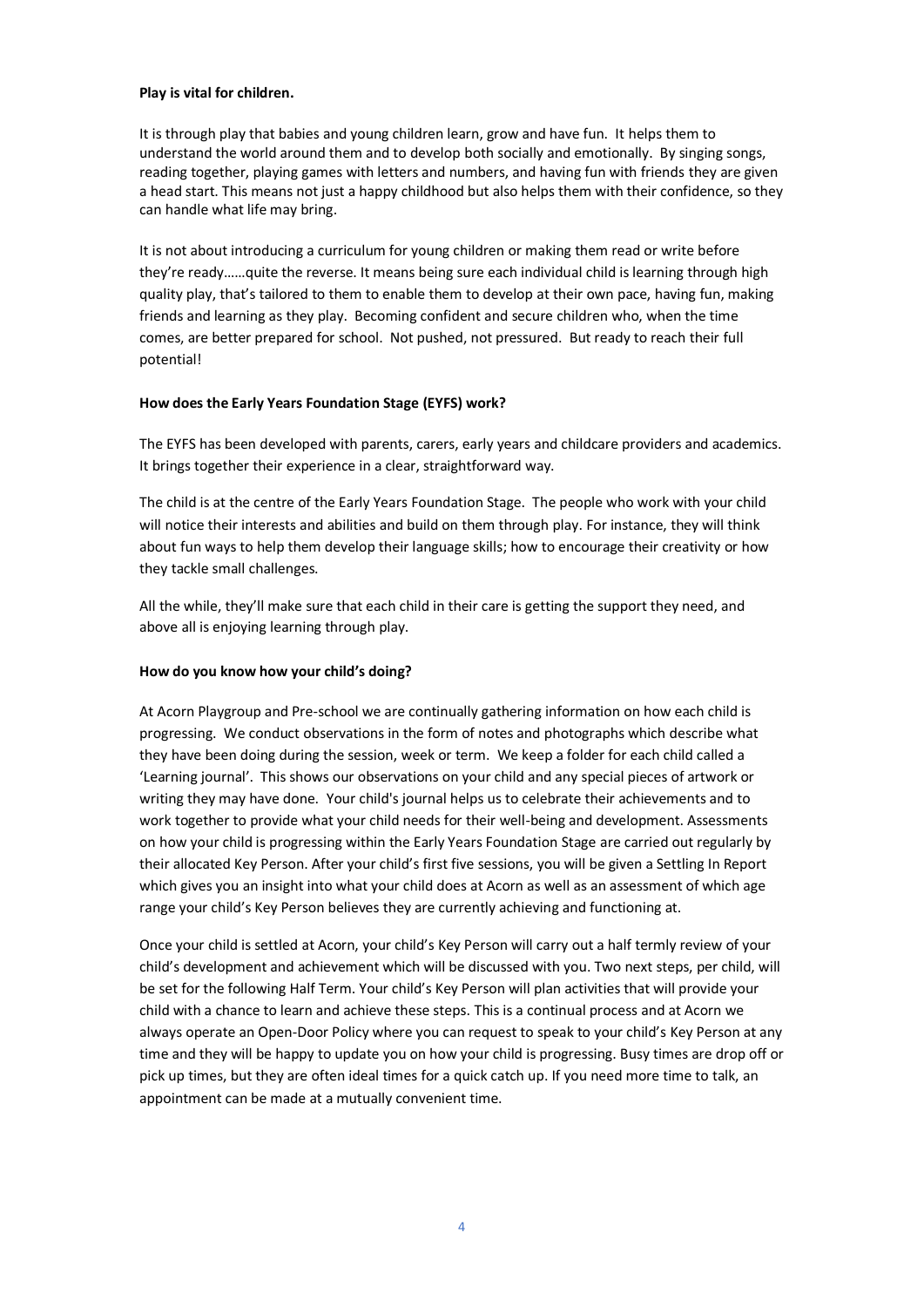The **EYFS Progress check at Age Two** has been introduced in the 2012 framework. The Key Person will provide the parent/carer information about their child's needs, activities, interests and development in the prime areas of learning of the EYFS i.e.: personal, social and emotional development; physical development; and communication and language. This information will enable the Key Person to identify your child's stage of progress.

# **Section 4: Educational Programme Policy**

At Acorn Playgroup and Pre-school we take into account that all children are individuals with their own characteristics and temperament. All children develop and mature at different rates making their progress unique to them. Every area of development – physical, cognitive, linguistic, spiritual, social and emotional, is equally important. Warm, trusting relationships with knowledgeable adult's support children's learning more effectively than any amount of resources.

# **Unique Child**

We understand the processes involved in children's growth, development and learning, acknowledging that this is a process which cannot be rushed. Children are supported by all our practitioners to develop a positive sense of their own identity and culture; this enables them to develop a positive self-image entitling them to enjoy a full life which helps them to take part in society. Practitioners recognise and praise effort as well as achievement so that all children develop positive attitudes to themselves as learners.

When children receive warm, responsive care they are more likely to feel secure and valued and to want to contribute to making the rules which make things 'fair' for everybody.

# **Positive Relationships**

Parents are children's first and most enduring educators. When parents and practitioners work together at Acorn, the results have a positive impact on children's development and learning. Parents are invited to add to planning by informing practitioners of their child's current interests, visits or events verbally or by adding the information to the 'Parent/child/other comments' page in their child's learning journal file. Parent are invited to share their knowledge and understanding of their child in their 2-year check, Half Termly Reports and at Parents Evenings.

Children feel a sense of belonging when their parents are also involved within the Playgroup and Preschool.

We strongly believe that a two-way flow of information, knowledge and expertise between parents and practitioners means effective communication. To enable this process to take place we create a warm welcoming environment with approachable practitioners.

### **Effective Teaching**

Teaching means systematically helping children to learn so that they make connections in their learning, are actively led forward, and can reflect on their learning. The more practitioners know about each child, the better they can support and extend each child's learning. Children need and will respond positively to challenges if they have a good relationship with the practitioner and feel confident to try things out. They shouldn't fear failure or ridicule. Practitioners who really know the children can judge when they are ready to be taught new skills.

Practitioners make time to really listen to children's views and act on them even when they do not match their own, identifying the right moment to intervene and move children's learning on, by perhaps joining in or asking a question.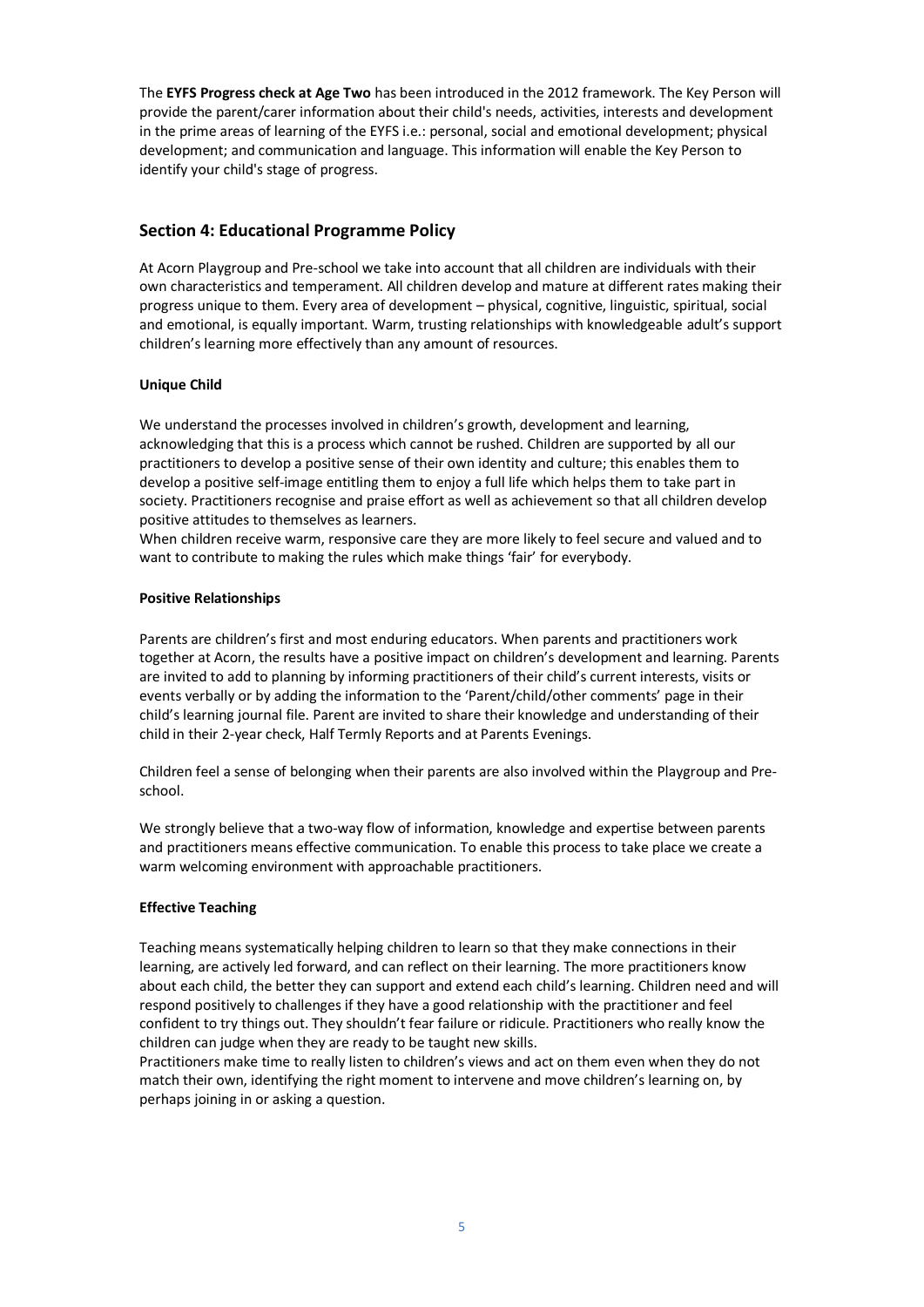### **Observation, Assessment and Planning**

Children are individuals first, each with a unique profile of abilities. Schedules and routines flow with the child's needs. All planning starts with observing children to understand and consider their current interests, development and learning. At Acorn we always follow the same pattern of planning- assess, plan, do review - and use what we have found out about the children so that we are able to plan for the next steps in their learning. This is a continual process.

Each child's learning and development is recorded in their 'Learning journal' which parents and children are welcome to contribute to. Every child's learning takes a personal path based on their own individual interests, experiences and is further extended by the learning opportunities that are made available to them at Acorn.

### **Enabling Environments**

The environment supports every child's learning style through experiences and activities that are challenging but achievable. Children benefit from direct personal participation of activities including those which are predictable, comforting and challenging. Learning is a continuous journey through which children build on all the things they have already experienced and come across new and interesting challenges. Acorn Playgroup and Pre-School offer a rich and varied environment which supports children's learning and development. It gives them the confidence to explore and learn in secure and safe, yet challenging, indoor and outdoor spaces. Being outdoors has a positive impact on children's sense of well-being and helps all aspects of children's development.

### **Learning and Development**

Children's play reflects their wide ranging and varied interests. Play is important for children's development for both their social and emotional well-being. In their play children learn at their highest level whether alone, alongside or as part of a group.

Children develop and learn in different ways. The Early Years Foundation Stage Framework covers the education and care of all children in Early Years provision, including children with special educational needs and disabilities.

Children need time to process their thinking, reflect and modify their learning, whether indoors or outdoors, to enable them to begin problem solving and making their experiences meaningful. When children have opportunities to play with ideas in different situations and with a variety of resources, they discover connections and come to new and better understandings and ways of doing things. Learning and development will be facilitated through the use of flexible resources, and sensitive intervention of a knowledgeable adult, who will scaffold the child's learning building on what they already know, enhancing their ability to think critically and ask questions.

At Acorn Playgroup and Pre-School play is valued and seen as an opportunity for children to rehearse, reorder, and develop ideas and experiences, enabling them to gain the necessary skills required for their future economic well-being. We recognise that children learn through active participation by being engaged with other people, objects, ideas and events for sustained periods of time. As active learners, children need to have some independence and control over their learning to keep their interest and to develop their creativity. As children become absorbed in finding out about the world around them through their explorations, investigation and questions they feel a sense of achievement and their self-esteem and confidence grows. As children grow in confidence, they learn to make decisions.

### **Areas of Learning and Development**

Acorn's ethos is that children learn through play.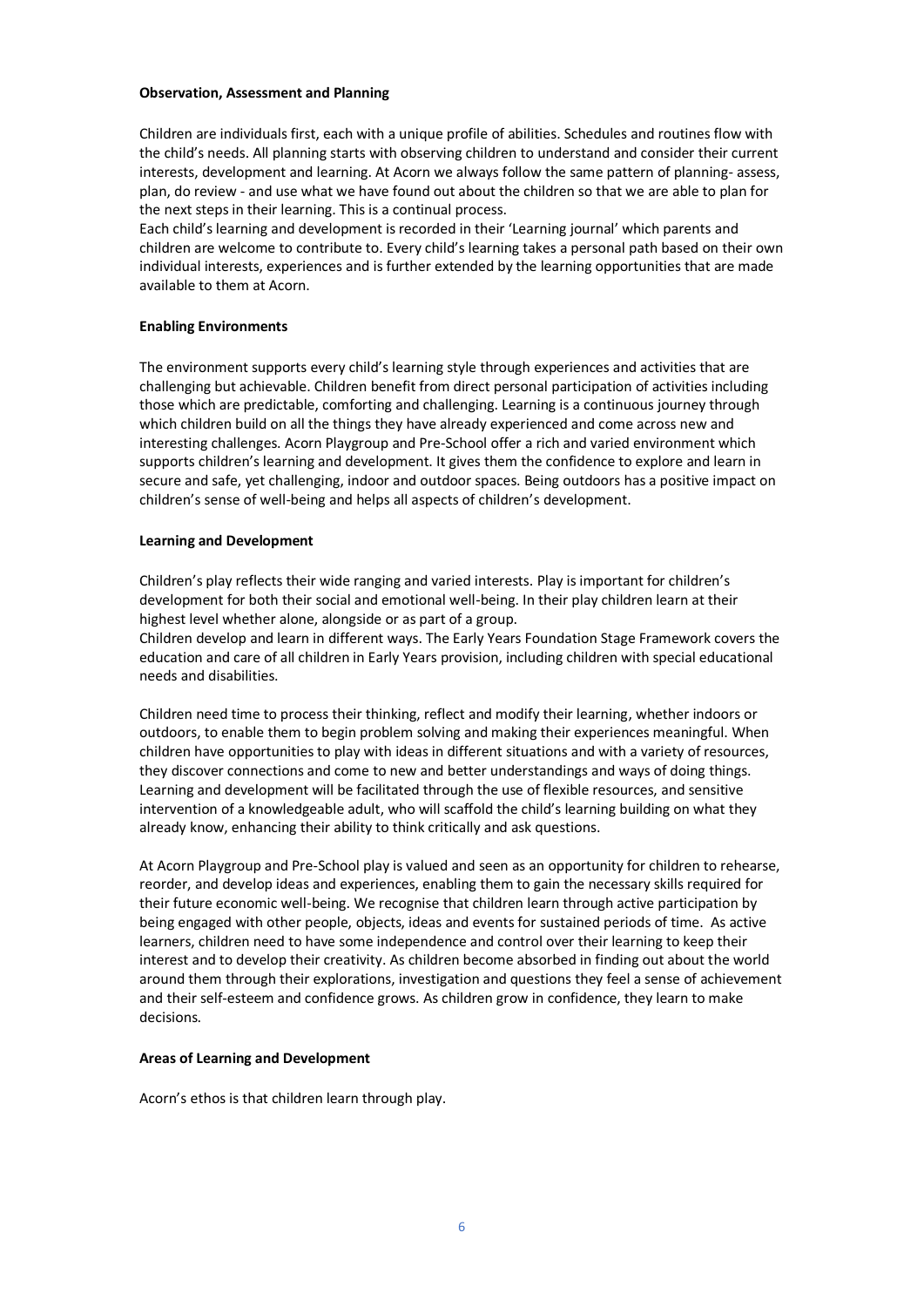The ways in which the child engages with other people and their environment, playing and exploring, active learning, creating and thinking critically – underpin learning and development across all areas and support the child to remain an effective and motivated learner. These are described as the Characteristics of Learning.

During their play children will experience and develop their skills under Prime areas which are fundamental, work together to move through to support development in all other areas.

Prime areas are:

- Personal, Social and Emotional Development
- Communication and Language
- Physical Development

As the child becomes confident with their knowledge and skills a natural progression occurs where the child moves on to more specific learning and development areas.

Specific areas include essential skills and knowledge for children to participate successfully in society. Specific areas are:

- Literacy
- Mathematics
- Understanding the World
- Expressive Arts and Design

Every child has their own characteristic of effective learning which moves through all areas of learning. It is their own unique method of learning that motivates them.

Characteristics of Effective Learning are:

- Playing and Exploring (engagement)
- Active Learning (motivation)
- Creating and Thinking Critically (thinking)

# **Section 5: Your child's Keyperson**

A keyperson has special responsibility for a particular child. The keyperson will work with the child and his/her parents/carers to ensure the child's care and educational needs are met. The keyperson's aim is to ensure the child is happy and feels secure at Acorn and to observe, encourage and extend the child's learning experiences.

### **Main duties of a keyperson**

- To provide for the emotional needs of the child, to comfort and reassure
- To care for the child and keep the child safe
- To contribute to and ensure that our provision considers each child's race, culture, religion, language and family values
- To build a strong partnership with parents to try and ensure the best possible outcome for their child
- To observe the child's progress and with parent's/carers permission, keep records of their child's interests and development
- To meet the parents/carers during each academic year and at other times when required.
- To be available to speak to the parents/carers where needed.
- If necessary, to liaise with the allocated member of staff who is responsible for Child Protection.
- To liaise with the parents/carers and Special Education Needs Co-ordinators if there is any concern such as language, hearing or other areas of development.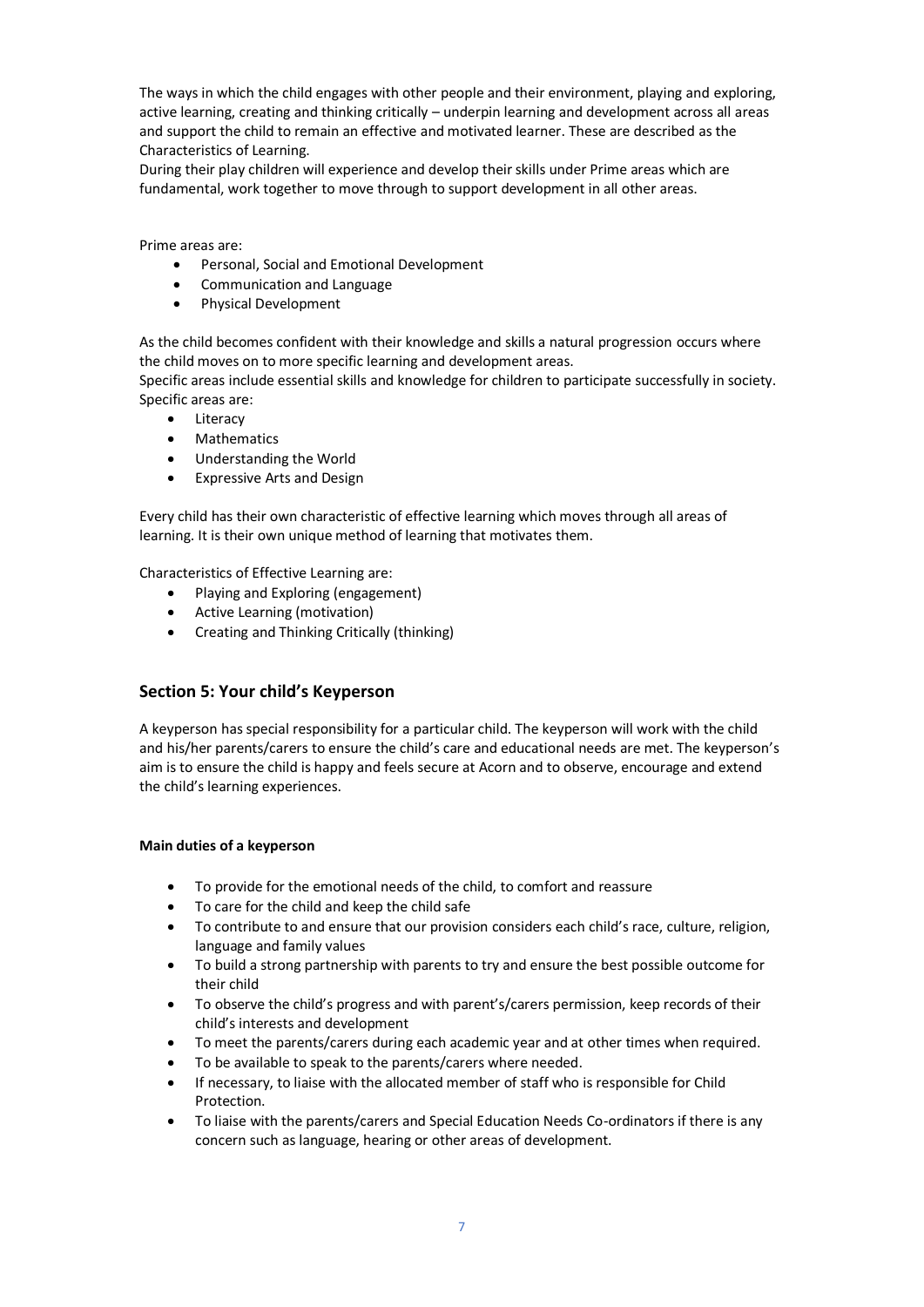- The keyworker will ensure parents/carers are always contacted about any concerns involving their child.
- The keyworker will respect confidentiality

The key worker is always aware of being a member of the Acorn team of staff and will work with, care for, look after and be responsible for other children attending sessions in addition to their key children.

# **Section 6: Hours and Sessions**

Acorn Playgroup and Pre-school operates during term time only and is open Monday to Friday, from 9:00 am to 4:00 pm.

Our sessions are organised as follows:

- Playgroup 9:00am 12:00pm (2 year olds and 3-4 year olds)
- Lunch Club 12:00pm 1:00pm (3-4 year olds)
- Pre-School  $1:00 \text{pm} 3:00 \text{pm}$  (3-4 year olds)
- Pre-School 1:00pm 4:00pm (3-4 year olds)

Parents will be able to pick up and/or drop off at 9.00am, 12:00pm, 1:00pm, 3:00pm or 4:00pm.

Please note our Pre-school (afternoon sessions) are available from the term after your child turns 3 years of age. Lunch Club sessions are available from your child's 3<sup>rd</sup> birthday, subject to availability.

The term following your child's 3<sup>rd</sup> birthday, they become eligible to claim 3 and 4 year old funding. This will provide you with 15 hours free, government funded childcare per week. If you are a working parent and meet the criteria set out by Hertfordshire County Council, these hours can be topped up with an additional 15 hours (totalling 30 hours per week).

Once children are in receipt of 3 and 4 year old government funding, they are automatically moved into our afternoon Pre-school. The sessions (as detailed above) operate from 1-4pm, or 12-3pm if you wish to incorporate a lunch club session into your initial 15 funded hours.

As a setting we do have a limited number of playgroup morning sessions available for children accessing 3 and 4 year old funding, which are available in particular circumstances, in addition to a number of places available for our 30 hour funded children. All of our afternoon Pre-school sessions are solely for our 3 and 4 year old children. Our Pre-school (or nursery as you may know it) offers more structured sessions suitable for this age group.

### **Lunch Club**

Acorn offers Lunch Club every day for children who are 3 to rising 5 years.

Children can attend lunch club from 12-1pm at a cost of £7 per session. Lunch club can also be incorporated into a full day session or added to the start/end of the morning and afternoon sessions (depending on availability).

Acorn regards snack time and lunch time as an important part of the day. We will use the lunch club to help children to develop independence and social skills by encouraging them to sit at a table, chat and have fun with their friends and staff whilst eating their lunch. Staff will also help the children to develop good table manners and an understanding of healthy eating. Lunch club is good preparation for older children who will be staying for lunch at primary school.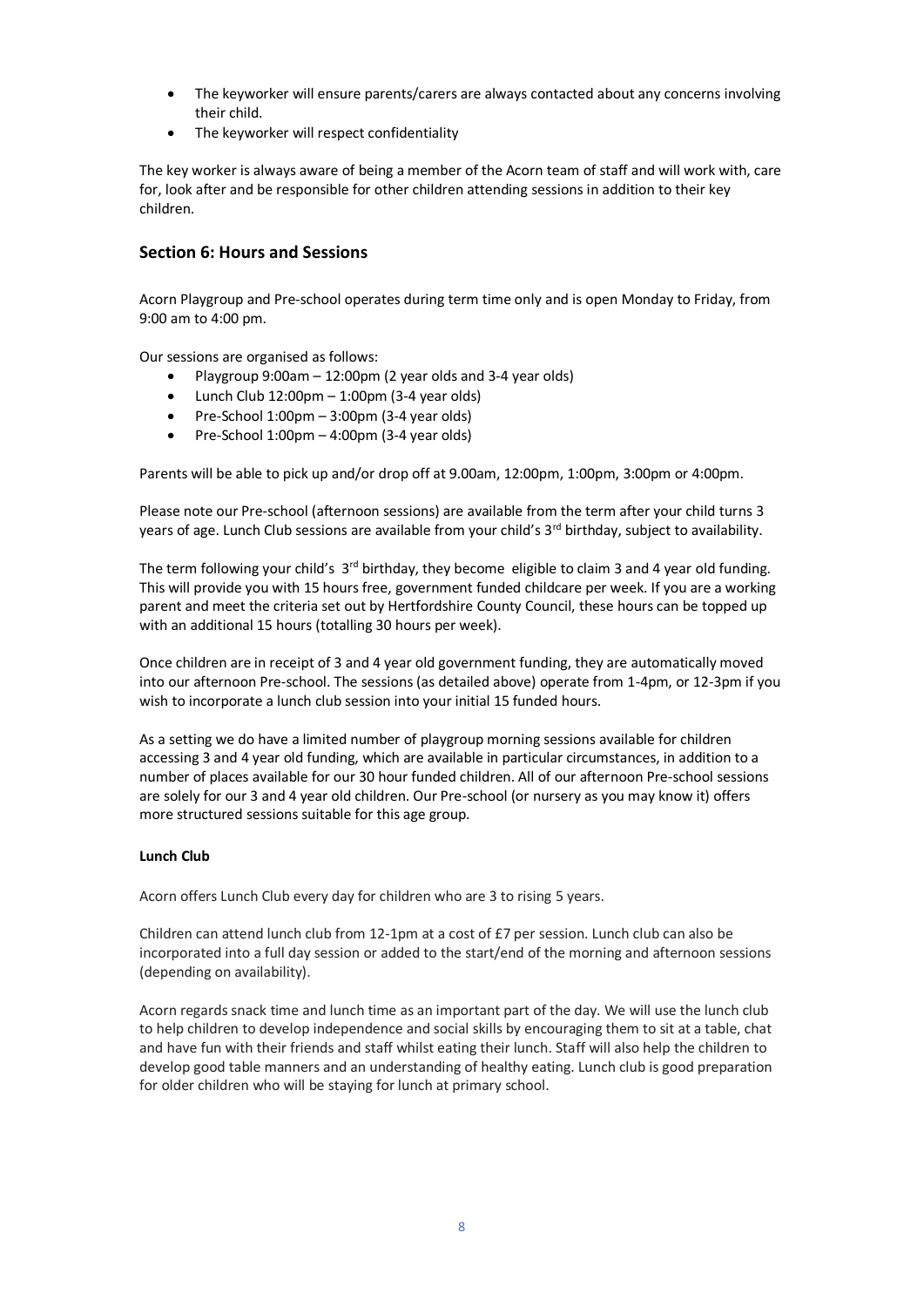At the start of lunch club all children will be asked to wipe their hands with wet wipes. The children will then eat their picnic style lunches (supplied daily by parents) together, around the tables with the staff. Please send the lunch in a named, insulated, chilled (if possible) lunch bag. The food will not be refrigerated at Acorn but will be placed in a designated area until lunch time. During the summer month's we would recommend placing an ice or cool pack into your child's lunchbox to ensure the contents remain at a suitable temperature. There will be the opportunity for the children to play inside or outside once they have finished their lunch.

In keeping with the Acorn's 'healthy eating' and 'egg and nut free' policies, we would be grateful if you could provide your child with a healthy packed lunch therefore please adhere to the following **no fizzy drinks; nuts; sweets; eggs; chocolate or products containing chocolate**. In addition, we ask that grapes are cut in half (lengthwise) prior to being placed into your child's lunchbox as they can pose a choking risk when eaten whole.

We may at any time have several children attending Acorn with food allergies, therefore we need to be extra vigilant about snacks and lunches that are brought into the setting. An allergic reaction could result in a child becoming extremely ill and, in some circumstances, can be life threatening if a child touches or ingests certain foods.

Please note that if a child has any food items that contain any of the above ingredients; confectionery that has either been removed from the original packaging; states that it has been manufactured in a nut environment or where **we cannot be certain** that it does not contain nuts or manufactured in a nut free environment, **the item will be removed from your child's lunch box and sent home** with you to consume off of Acorn's premises.

For funded children the lunch session will be part of the educational hours and will be funded, providing the additional session does not take you outside of your funded hours entitlement. For other children the lunch session will be charged at our normal hourly rates (please refer to our fees policy).

### **Changing hours policy**

Each term you will be offered a choice of sessions for the following term. These sessions will be subject to availability and confirmed on a first come, first served basis. Once you have chosen your required sessions these will become your agreed sessions. Changes to these sessions can again be made at the end of the term for the following term if available spaces permit.

**Extra sessions:** If you need to book occasional extra sessions for additional childcare needs such as appointments or emergencies, this may be possible according to our availability and at the discretion of our manager. Some sessions may have spaces in them, so please speak to Mrs Birtles as soon as possible. Extra sessions will be charged at our normal hourly rates (please refer to our fees policy).

# **Section 7: Fees Policy**

### **Standard Fees**

### **Each session at Acorn Playgroup and Pre-School are charged at the following rates:**

- Playgroup 9:00am 12:00pm £7 per hour, £21 per session
- Lunch Club  $12:00$ pm  $1:00$ pm £7 per session
- Pre-School 1:00pm 4:00pm £7 per hour, £21 per session
- Children aged up to 3 years old: £7 per hour.
- Children aged 3 years and above for hours not covered by Government funding: £7 per hour.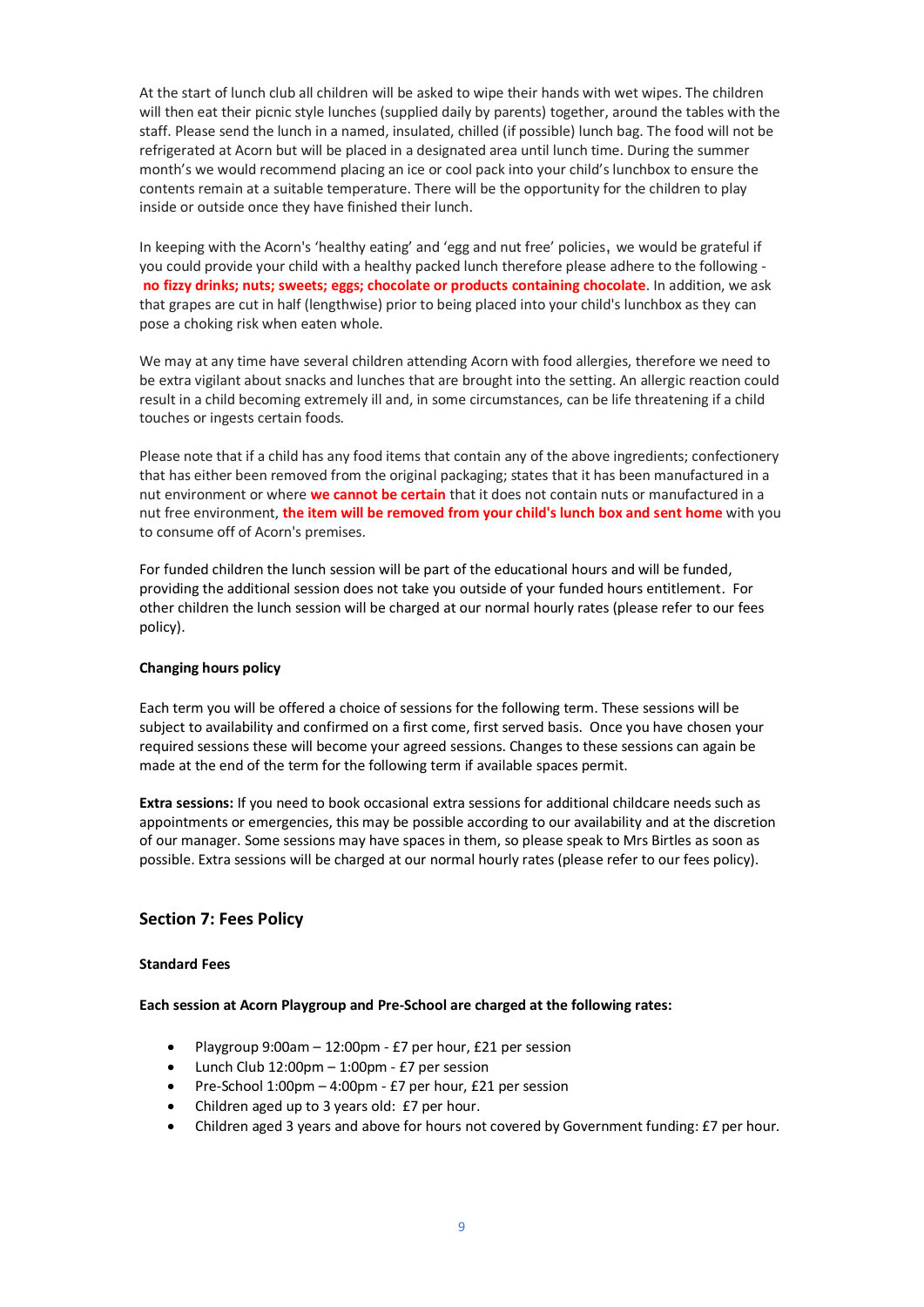### **For children receiving government funding**

The term after their third birthday, children become entitled to 570 hours over a period of 38 weeks a year (which is 15 hours per week). Acorn Playgroup and Pre-school will provide and complete the relevant forms and the funding will come directly to us from Hertfordshire County Council. Any hours or sessions attended outside of your funded hours will be charged, half termly, at the rates listed above.

### **'Free Childcare for Two- Year-Olds' scheme**

There is an offer of free childcare for two-year-olds in Hertfordshire who meet the requirement conditions. The aims of this offer include providing childcare to the most disadvantaged two-year-olds and to narrow the gap in educational achievement between disadvantaged children and other children in the County.

You must be in receipt of one of a list of benefits, such as Income Support. A full list of the required benefits, additional criteria and information about how to apply for the funding can be obtained from the Acorn Playgroup and Pre-School office.

### **30 Hours Free Childcare for Three to Five Year Olds**

All 3 and 4 year old children can get 15 hours free early education (570 hours per year). This can be used with a **school**, **childminder**, **day nursery** or **pre-school**. From September 2017, some 3 and 4 year old children can receive an extra 15 hours childcare (570 hours per year). The aims of this offer are to provide free childcare to children of working parents and will depend on your circumstances and assessed individually by Hertfordshire County Council. A full list of the required benefits, additional criteria and information about how to apply for the funding can be obtained from the Acorn Playgroup and Pre-School office.

Please note that although Acorn Playgroup and Pre-school offer 30 hours free childcare to eligible children, these places are limited.

### **Vouchers**

We are registered with several voucher schemes; please contact administrative staff for details.

### **Contract**

Once the contract with Acorn Playgroup and Pre-School is signed you are liable for the full amount. Should sessions need to be changed this must be done in accordance with our Changing Hour policy listed above.

### **Invoices and Payments**

Paper based invoices will be distributed during each half term. If payments are not made by the due date stated on your invoice, your place for the following term may be withdrawn. Fees are payable if your child is on holiday, sick or absent.

### **Payments**

Payments should be made within two weeks of the issue date on the invoice. If you are experiencing difficulty with payments, please speak to our manager or administrator as soon as possible.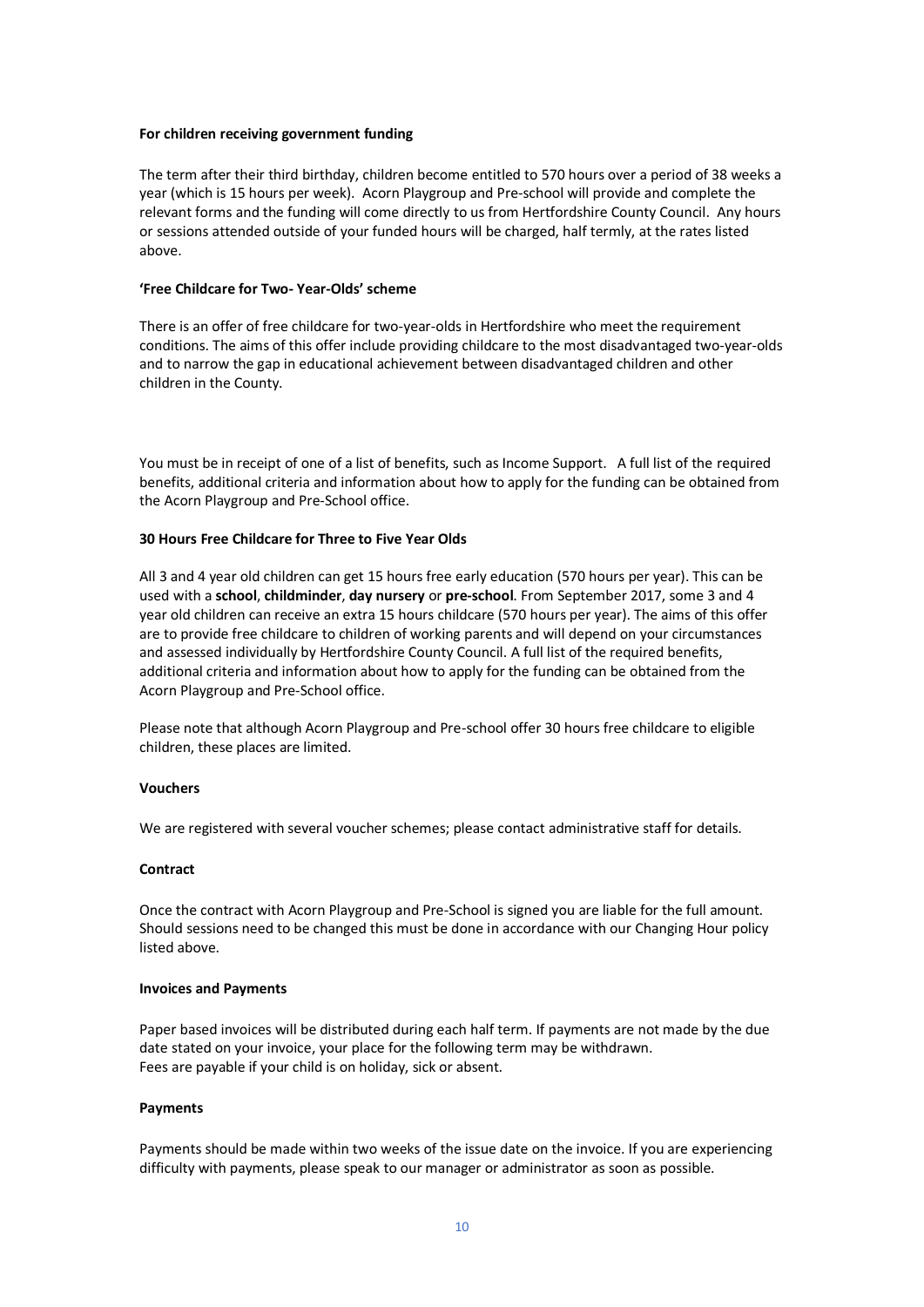### **Leaving**

If your child is leaving Acorn Playgroup and Pre-School, for any reason other than that of natural progression to primary school, a minimum of 6 weeks written notice must be given. When a child leaves in the middle of a term, fees must be paid for the remainder of that half term. (For government funded children transferring to another setting please ask for advice from our manager or administration staff.)

# **Section 8: Food at Acorn Playgroup and Pre-School**

### **Snack Time**

Snack times occur at 10:30am and 10:45am for our playgroup sessions and 2:45pm for our pre-school sessions. During snack time, children will be offered a healthy carbohydrate, protein and several varieties of fruits and/or vegetables with a choice of milk or water to drink. Please advise us of any allergies or special dietary requirements that your child has on your child's registration form or as and when you are aware of your child's changing needs.

We ask for a small donation each week, i.e. £1, towards your child's snack time. Please do not allow your children to bring any other snacks to Acorn Playgroup and Pre-School if they are not staying for a lunch club session.

### **Lunch**

If you wish your child to stay for lunch, a packed lunch must be supplied. The lunch hour is from 12:00pm to 1:00pm daily.

### **Allergies**

If your child has an allergy to any food, staff must be informed. We have a long experience of dealing with serious allergies. Some members of staff are Epi-Pen and Jext pen trained although training must be carried out for each individual child. We do not allow children to share food from their lunchboxes, but to protect those children with allergies, please do not pack any eggs or nuts or egg or nut products (including pesto and peanut butter) in your child's lunch. We may also have other restrictions from time to time, depending on the allergies of specific children at that time.

### **Section 9: Admission Policy**

### **Statement of intent**

At Acorn Playgroup and Pre-school, we offer a welcoming and inclusive environment that values diversity within the community, listening and responding to the needs of the families who attend.

At Acorn Playgroup and Pre-school priority of admission will be given to:

- 1) length of time on the waiting list,
- 2) admission to three and four-year-old Pre-School sessions: priority will be given to those children currently attending sessions with us.

### **Admission of Children with Special Educational Needs:**

A child with special educational needs who wishes to attend Acorn Playgroup and Pre-school will be able to have a flexible introduction period to ensure that we are able to meet their needs effectively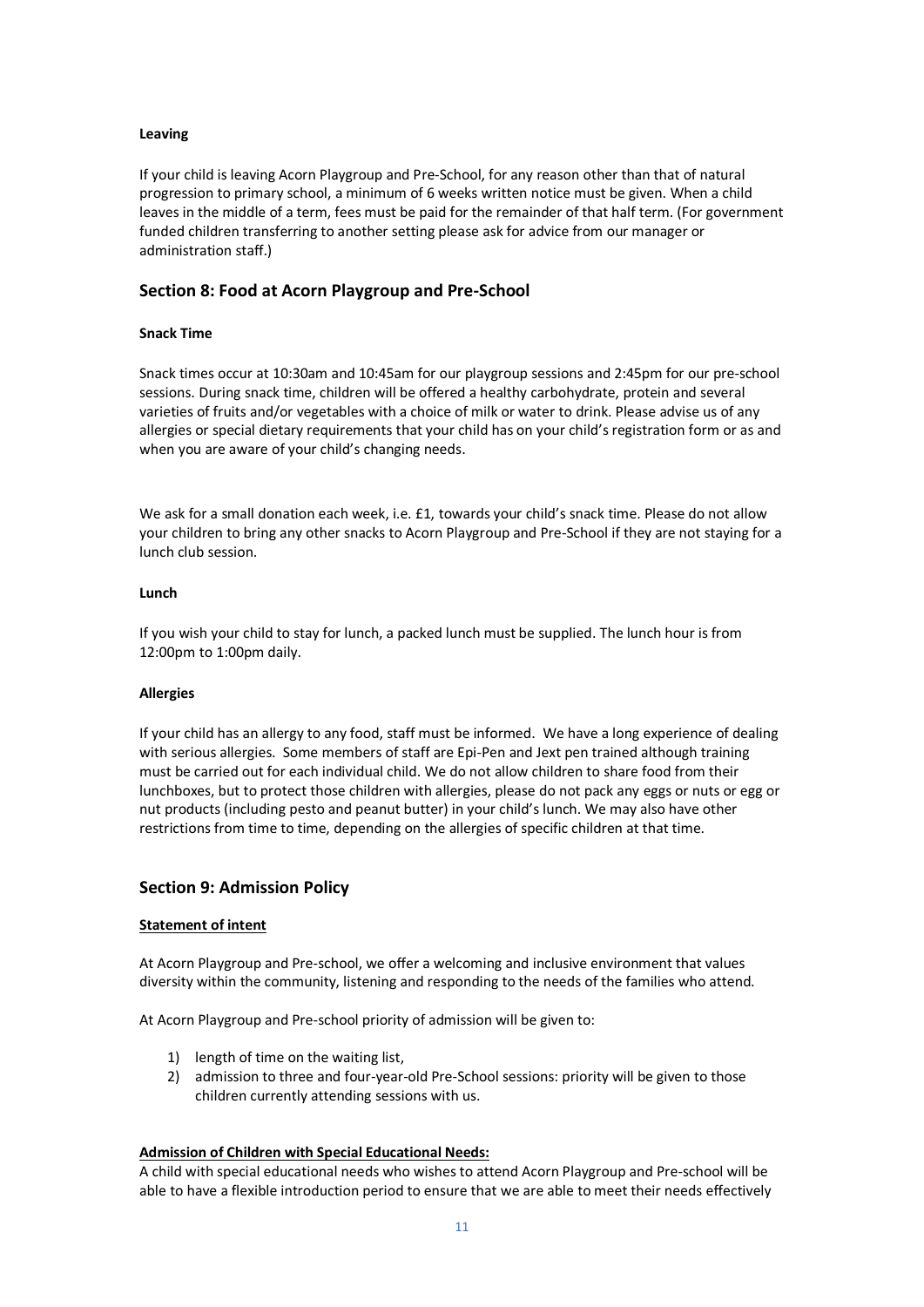and ensure progress is made in all areas of development. This allows time to make any reasonable adjustments, obtain funding (if required) and to provide any additional resources including one to one support.

The length of the introductory period will be assessed on an individual basis and any necessary changes that need to be made. If necessary, a risk assessment will take place to ensure the safety of the child and everyone who attends the setting.

### **Additional Information**

Parents are invited and encouraged to visit Acorn Playgroup and Pre-school, prior to completing our registration form to meet the Acorn team and discuss their child's needs with or manager.

As each child is unique, a flexible approach is taken to settling in.

Once a visit to our setting has been undertaken and you wish to pursue registering your child to attend Acorn, Parent/carers will be required to complete registration form and state a preferred starting date. A valid birth certificate or passport must be shown at the time the child is registered and this will be noted on your registration form.

A non-refundable £30 registration fee is charged if:

- 1. Your child wants to start at Acorn Playgroup and Pre-School at the age of two years old or above and is not eligible for government funding.
- 2. Your child is on the waiting list to start when he/she is eligible for government funding, but parents change their mind and want him/her to start earlier.

Please note as in option 1) the child is on our waiting list prior to his/her eligibility for government funding and when offered sessions you decide to defer until he/she is funded, the registration fee remains non-refundable.

Requests for places in specific sessions later in the term or academic year will be placed on an individual waiting list for that session in the event of no availability being immediate.

Acorn Playgroup and Pre-School reserves the right to make any decision on individual admissions.

# **Section 10: Other Policies**

Acorn Playgroup and Pre-school has policies covering every aspect of our care and education. These policies are available to view on the Acorn premises. Copies can be produced upon request.

# **Section 11: Staff List**

All staff are required to have relevant training and regularly attend courses, seminars, conferences and day schools. Each member of staff brings their own talents, interests, and enthusiasm to the team.

| PLAYGROUP AND PRE-SCHOOL ACTING MANAGER AND<br><b>SENIOR PRACTITIONER:</b> | Linda McLellan                                                  |
|----------------------------------------------------------------------------|-----------------------------------------------------------------|
| DEPUTY MANAGER AND SENIOR PRACTITIONER:<br><b>SENIOR PRACTITIONER:</b>     | Karen Redmond<br>Angela Lumsdon                                 |
| <b>EARLY YEARS PRACTITIONERS:</b>                                          | Lisa Johnson<br>Roxanne Mann<br>Sonia Wilsher<br>Chloe Ovetunde |
|                                                                            |                                                                 |

EARLY YEARS ADMINISTRATOR: Delia Alves